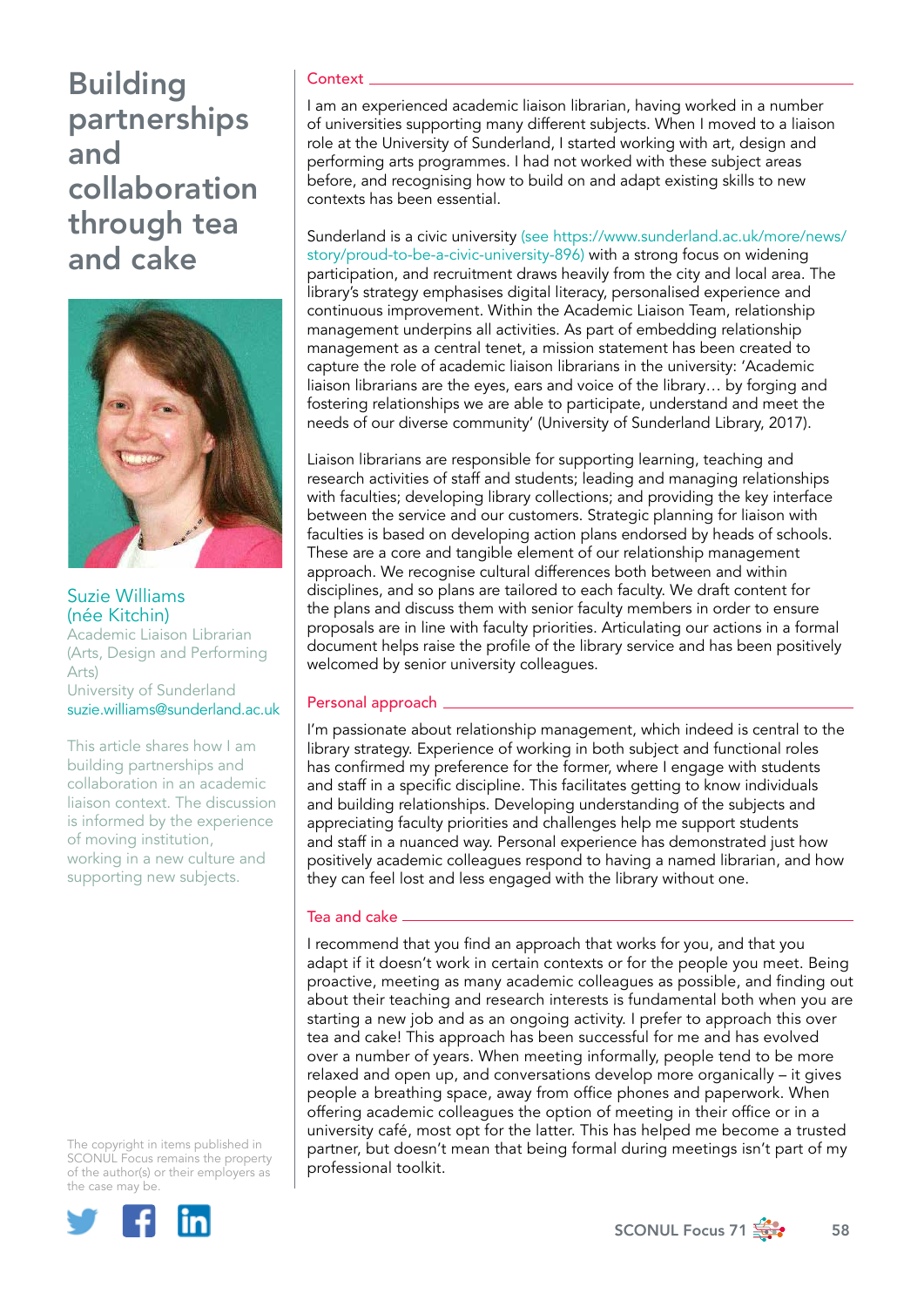Being adaptable to each individual is important. For example, when offering continuing professional development opportunities – such as getting up to speed on effective literature searching – it is helpful to recognise that colleagues may be reluctant to ask for help within earshot of their team. It may be more appropriate to meet in a location that offers greater informality and privacy.

### Stakeholder engagement

Liaison responsibility for the Faculty of Arts and Creative Industries is shared between two librarians. We work together to identify where efficiencies are possible at faculty level and where a more nuanced subject-specific approach is more appropriate. We take an interest in faculty activities, and whenever we hear about faculty events where we feel we could make a valuable contribution, we proactively offer to do so. Delivering sessions at faculty conferences makes us more visible to senior faculty colleagues, and our focus on easy 'takehome' practical actions or messages for lecturers hopefully makes our sessions memorable. For example, use of the Sconul Seven Pillars model of information literacy (SCONUL, 2011) as a discussion starter helped lecturers identify study skills challenges that they encounter with their students, and positioned us well to highlight how the library can help address these issues.

The university has areas of high quality research activity, but its main focus is on learning and teaching, with research informing the curriculum; the library's support of research is therefore not as prominent as in more research-intensive institutions. Research support is, however, an area of current focus, and a task-and-finish group is exploring ways of enhancing online advice through web pages and supporting library colleagues in their confidence around the research agenda. My colleague and I co-delivered a session during a faculty research afternoon in which we focused on the benefits of library services and resources for academic colleagues. Rather than saying 'this is why the library is marvellous', we identified key drivers that may encourage our academic colleagues to engage with the library. We emphasised how engagement with library resources and services can save them time, help them keep up to date with literature in their field, and identify the potential impact of their research. An immediate outcome of this engagement was the appearance the following morning in the library of a lecturer wanting to talk with me about his research.

#### New subject areas

Working with unfamiliar disciplines has required me to explore new avenues, as well as drawing on my existing toolkit of approaches. I dedicate time to showing an interest in the subjects, asking lots of questions and being willing to ask for clarification. It's ok to say you don't know or don't understand something – having the humility to do that is a valuable attribute.

I have developed an understanding of different disciplinary approaches to how students are taught and learn. In art and design, they are encouraged to do research by looking at what other artists have done, using a range of sources, including visual materials. My experience in other disciplines was that research usually involves reading critical literature, rather than having more of a focus on practical works, so a different approach and language are required. Attending assessed end-of-degree shows gives me valuable insights into the end product that students work towards, and enhances my understanding of what research may be needed for their assessments.

The copyright in items published in SCONUL Focus remains the property of the author(s) or their employers as the case may be.



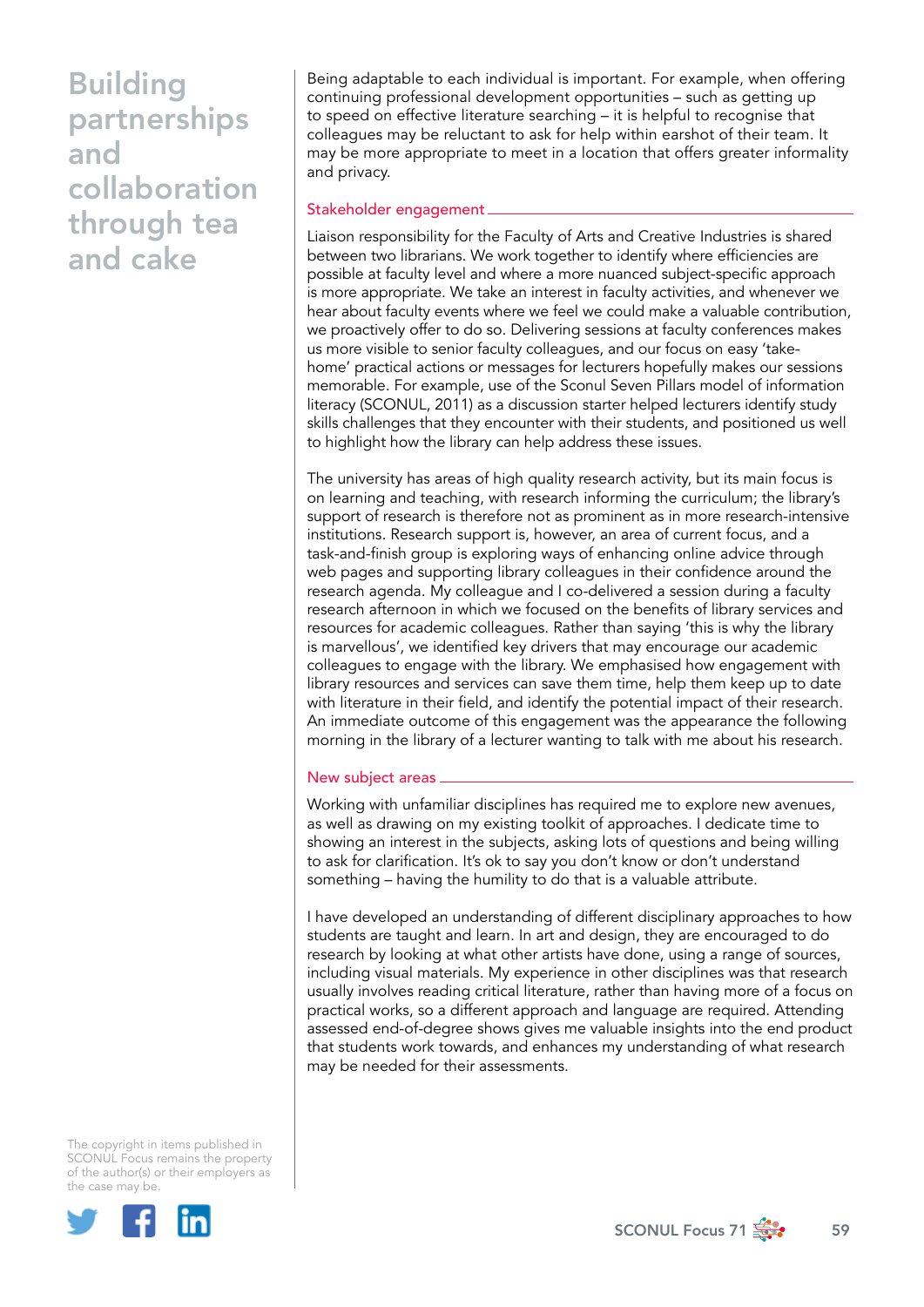### Subject-specific resources and approaches

When starting to work in a new subject area, I learn as much as I can about the discipline, curriculum content and how the programme relates to the wider profession. This helps me understand why particular resources are important and vary by subject. Meeting with programme teams, attending faculty meetings and reading module documentation are just some of the ways I learn about subject content. For example, attending course meetings with academics gives me an insight into subjects included in modules, and brings to my attention any changes in direction of the programme that may impact on resource provision.

In dissertation workshops I encourage students to talk about their topics, why they are interested in that particular subject and, in art and design subjects, how this relates to their studio work and professional practice. As I support a wide range of disciplines, this enables me to identify common themes of interest and informs my book purchasing decisions. Students are encouraged to take a cross-disciplinary approach and draw on resources from outside their own subject. The more I learn about each subject, the more I am able to support students and recommend resources that will enhance their research.

Finding out about the nature of the student cohort, their potential careers and the areas of professional practice they may eventually work in provides important contextual information. This is an ongoing activity – it's not necessarily about embedding oneself into a department, but showing an active interest and a willingness to learn.

For example, I have discovered from attending our students' final degree shows that many students of illustration write and illustrate a children's book for this final piece of work. I attended an evening talk by a former Children's Laureate who was discussing her career as a children's book illustrator. One of the illustration lecturers I work with also attended this event, and resulting conversations have led to ideas for future collaboration to help students understand the links between theory and practice – the starting point being a co-authored blog post (Williams & Patton, 2019).

At Sunderland the library has an extensive collection of exhibition catalogues which art students use as a primary information source and research tool. These are created to accompany exhibitions and often include critical essays about the artist and their work. I have discussed the importance of this resource with lecturers, and now take examples into information literacy workshops to highlight them to students, explaining what they are and how they can be useful in their research.

I have conducted mini-tutorials in fine art studio spaces to support students in their research thinking. Discussing the students' art work in the studio has been highly beneficial to my understanding of how students view the practical and academic aspects of their studies. One of the fine art lecturers and I have co-delivered a session in the BA fine art studios and have discussed with students their practice interests. This provided me with the opportunity to highlight audio resources such as Box of Broadcasts to students who prefer to learn aurally. The studio location of these sessions was outside my usual sphere, but my input was appreciated by both students and staff. Embedding library activities in faculty teaching spaces is an excellent way to help students see the relationship between studio practicebased learning and more theoretical modules.

The copyright in items published in SCONUL Focus remains the property of the author(s) or their employers as the case may be.